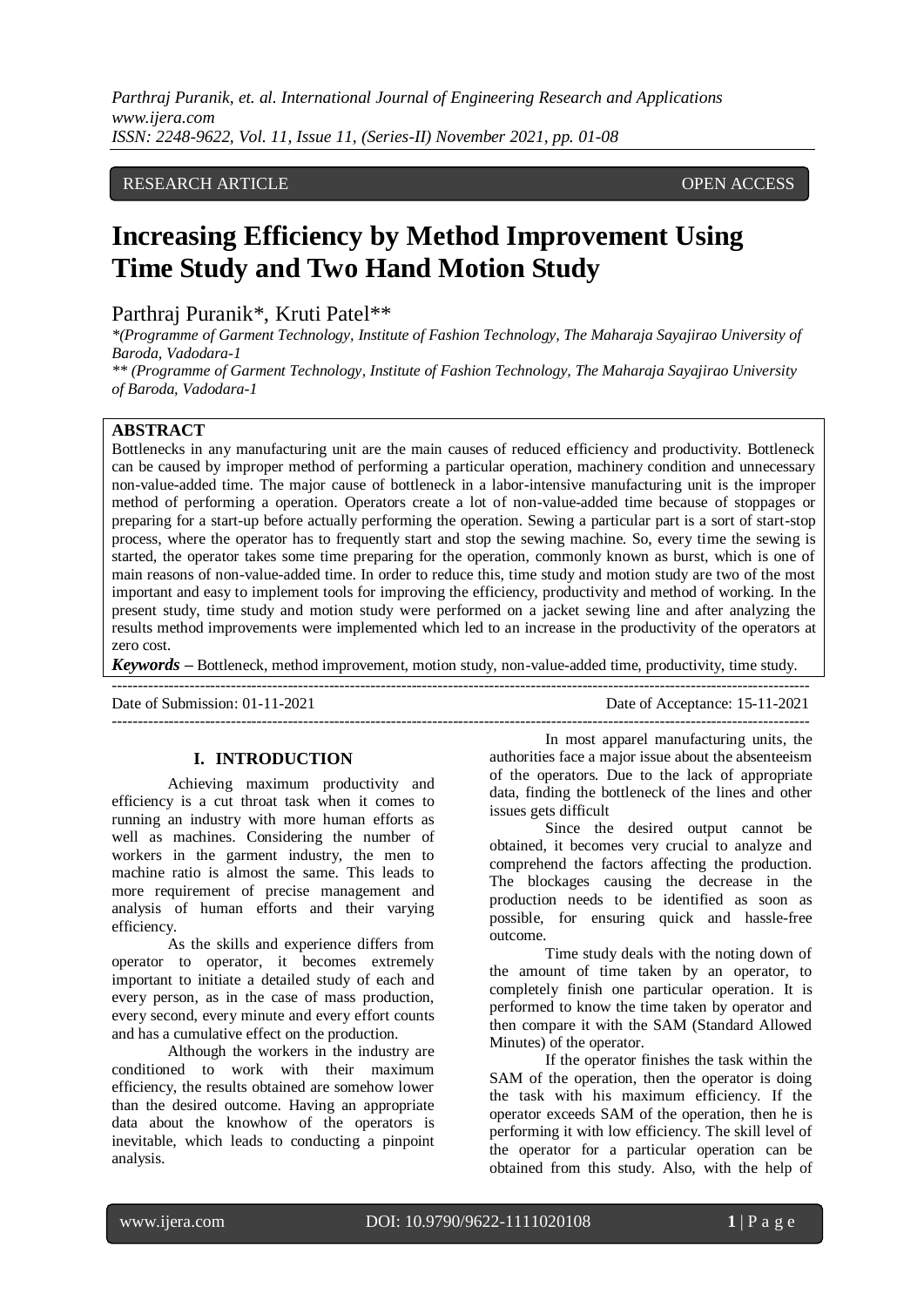time study, the entire Skill Matrix board can be developed.

Hand motion study on other hand deeply observes the motion of the hands of the operators when they are doing their task. Both the hands are observed one by one from the starting of the operation till the end. It is a very detailed study, as it requires very keen eye of the observer on the operator's hands. It contains marking of the movements of the hand during each and every second. It contains categories like Operation, Transport, Inspect, Hold and Delay. So, every movement is allotted into their respective categories and a diagram is formed.

The major objectives of the present study are:

- To do the elemental breakdown of every operator, by segregating the method of operation into Pick, Align, Sew and Dispose.
- To deduce the exact spot in the method where the operator takes more time than allotted.
- To come up with strategies of reducing the time taken by the operator for doing the task by providing alternate ways.
- To develop skill matrix on the basis of the results obtained in this study.

Performing the time study and hand motion study provides a thorough insight of the operations, operators, machines, line balancing and so much more. It gives a brief knowledge and understanding about the structure of the process flow on the production floor.

# **II. METHODOLOGY**

## **2.1 Operation breakdown**

The operations are written in a sequence of actual process flow to be followed while making the garment in the shop floor. The method of preparing operations' list in a sequence is called as operation breakdown. The sheet of listed operations of a style is also known as operation breakdown.

An operation breakdown includes information like:

- Sewing and non-sewing operations
- Name of the machines to use for doing the specific operations
- Estimated time to do each operation for one unit

## **2.2 Time study with elemental breakdown**

Steps in making time study:

- Select the work to be studied.
- Obtain and record all the information available about the job, the operator and the working conditions likely to affect the time study work.
- Breakdown the operation into elements. An element is an instinct part of a specified

activity composed of one or more fundamental motions selected for convenience observation and timing.

- Measure the time by means of a stop watch taken by the operator to perform each element of the operation. Either continuous method or snap back method of timing could be used.
- Add the suitable allowances to compensate for fatigue, personal needs, contingencies etc. to give standard time for each element.
- Compute allowed time for the entire job by adding elemental standard times considering frequency of occurrence of each element.
- Make a detailed job description describing the method for which the standard time is established.
- Test and review standards wherever necessary.

#### **2.3 Identifying bottleneck**

The lowest output point in production line is called bottleneck. The bottleneck area is where supply gathered and production goes under capacity. In the chain working systems the supply of an operator is the feeding of next operator. So, the minimum supply from bottleneck point will be the feeding of next operator as well as the production will not be more than the output of bottleneck point.

# **III. DATA ANALYSIS**

#### **3.1 Bottleneck analysis**

Bottleneck analysis was done for front section of the jacket manufacturing line. The result obtained from the bottleneck analysis is shown in the below graph.

In the front section, following operations were considered as bottleneck operations:

- Side panel attach
- Armhole tape attach
- Centre back seam
- Side seam

These operations were considered as bottleneck because there was a wide gap between the target set and the actual production. The difference between the target and actual production for side panel attach was 13, armhole tape attach was 5 and side seam was 7, as shown in graph 1.

# **3.2 Hand motion study and method improvement**

The following section shows the results obtained before and after the implementation of method improvement. For all the three operations, hand motion study and method improvement were done.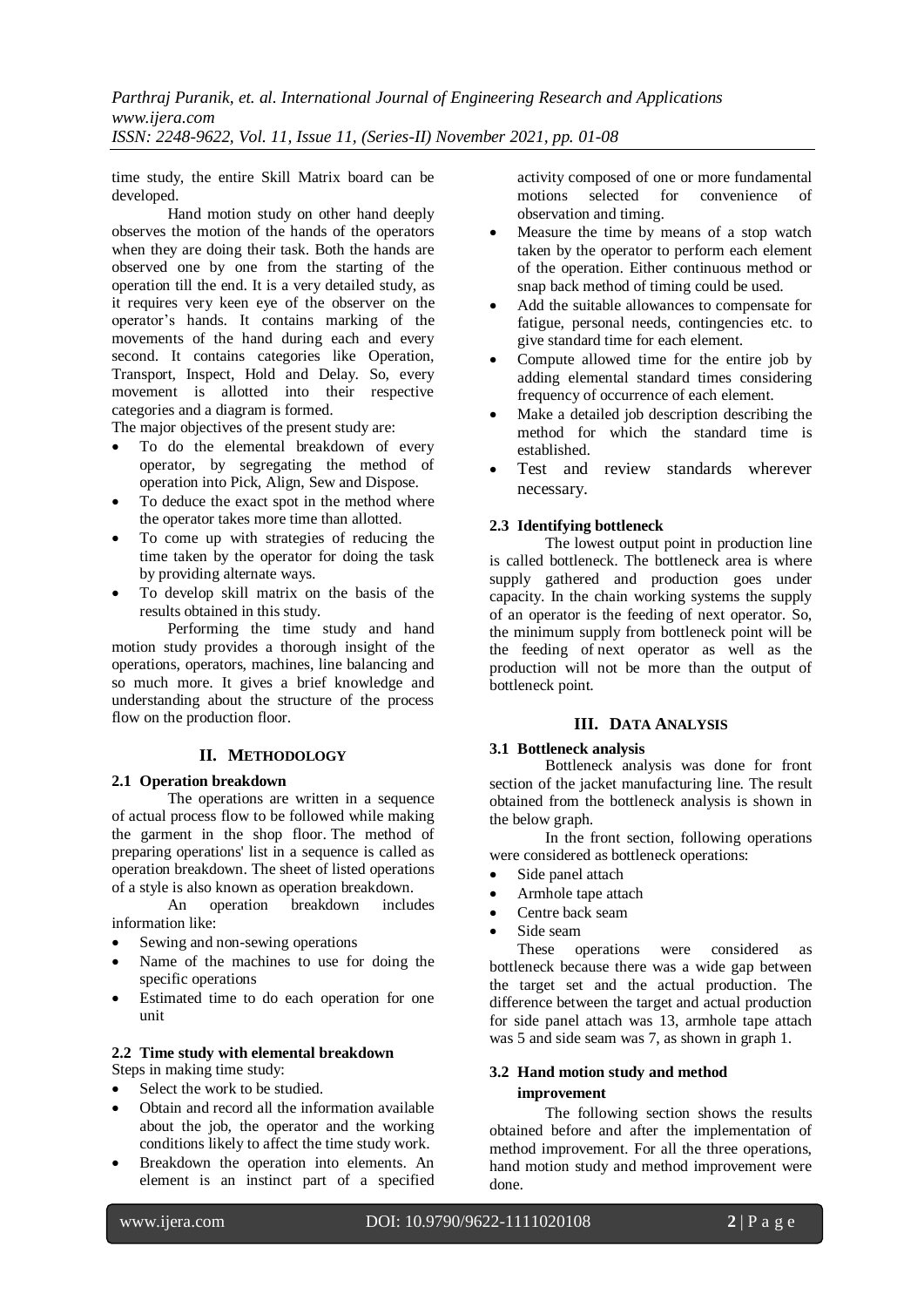

**Graph 1:** Comparison of target and actual production per hour

# **3.2.1 Side panel attach**

For side panel attach, before implementing method improvement, the SAM was 1.45 and the production per hour was 32. Table 1 and 2 show the results obtained before implementing method improvement.

|                         | Pick (s) | $\circledast$<br>Align | Sew (s) | Dispose<br>$\odot$ | $Cycle$ time<br>$\odot$ | (imin)<br>cycle<br>Avg.<br>time |
|-------------------------|----------|------------------------|---------|--------------------|-------------------------|---------------------------------|
| 1                       | 8.93     | 23.79                  | 33.91   | 5.88               | 72.51                   |                                 |
| $\boldsymbol{2}$        | 11.67    | 23.94                  | 32.64   | 5.59               | 73.84                   |                                 |
| $\overline{\mathbf{3}}$ | 8.31     | 26.48                  | 37.11   | 3.05               | 74.95                   | 1.22                            |
| 4                       | 9.7      | 27.1                   | 31.36   | 3.05               | 71.21                   |                                 |
| 5                       | 10.25    | 26.16                  | 34.38   | 3.04               | 73.83                   |                                 |

**Table 1:** Time study of side panel attach (before)

As shown in table 2, the results obtained from the two-hand motion study of the existing situation showed that there was a lot of non-value added (NVA) time which can be reduced and converted to value added (VA) time. The time taken for the initial burst was more, which is an unnecessary NVA.

The operators were suggested to reduce or eliminate the initial burst before starting the sewing machine. After implementing the changes, the results showed that the SAM reduced to 1.35 and the production per hour improved to 34. The cycle

time for the operation reduced from 1.22 min to 1.12 min. This is evident from table 3 and table 4.

**Table 3:** Time study of side panel attach (after)

|              | Pick (s) | Align (s) | Sew(s) | Dispose<br>$\odot$ | $Cycle$ time<br>$\odot$ | $\overline{\text{min}}$<br>cycle<br>Avg.<br>time |
|--------------|----------|-----------|--------|--------------------|-------------------------|--------------------------------------------------|
| 1            | 8.93     | 23.79     | 28.74  | 5.88               | 67                      |                                                  |
| $\mathbf{2}$ | 11.67    | 23.94     | 27.32  | 5.59               | 68.52                   |                                                  |
| 3            | 8.31     | 26.48     | 29.01  | 3.05               | 66.94                   | 1.12                                             |
| 4            | 9.7      | 27.1      | 28.46  | 3.05               | 68.31                   |                                                  |
| 5            | 10.25    | 26.16     | 28.38  | 3.04               | 67.83                   |                                                  |

# **3.2.2 Armhole tape attach**

For armhole tape attach operation, the SAM was 0.57 and production per hour was 40 before method improvement. Table 5 and 6 show the results obtained before implementing method improvement.

| <b>Table 5:</b> Time study of armhole tape attach |
|---------------------------------------------------|
| (before)                                          |

|              | Pick (s) | Align (s) | Sew (s) | Dispose<br>$\odot$ | $Cycle$ time<br>$\odot$ | (imin)<br>cycle<br>time <sup></sup><br>Avg. |
|--------------|----------|-----------|---------|--------------------|-------------------------|---------------------------------------------|
| 1            | 1.08     | 6.34      | 18.46   | 2.35               | 28.23                   |                                             |
| $\mathbf{2}$ | 1.33     | 7.12      | 16.63   | 2.36               | 27.44                   | 0.48                                        |
| 3            | 1.56     | 9.03      | 19.13   | 2.03               | 31.75                   |                                             |
| 4            | 1.46     | 9.23      | 12.92   | 2.53               | 26.14                   |                                             |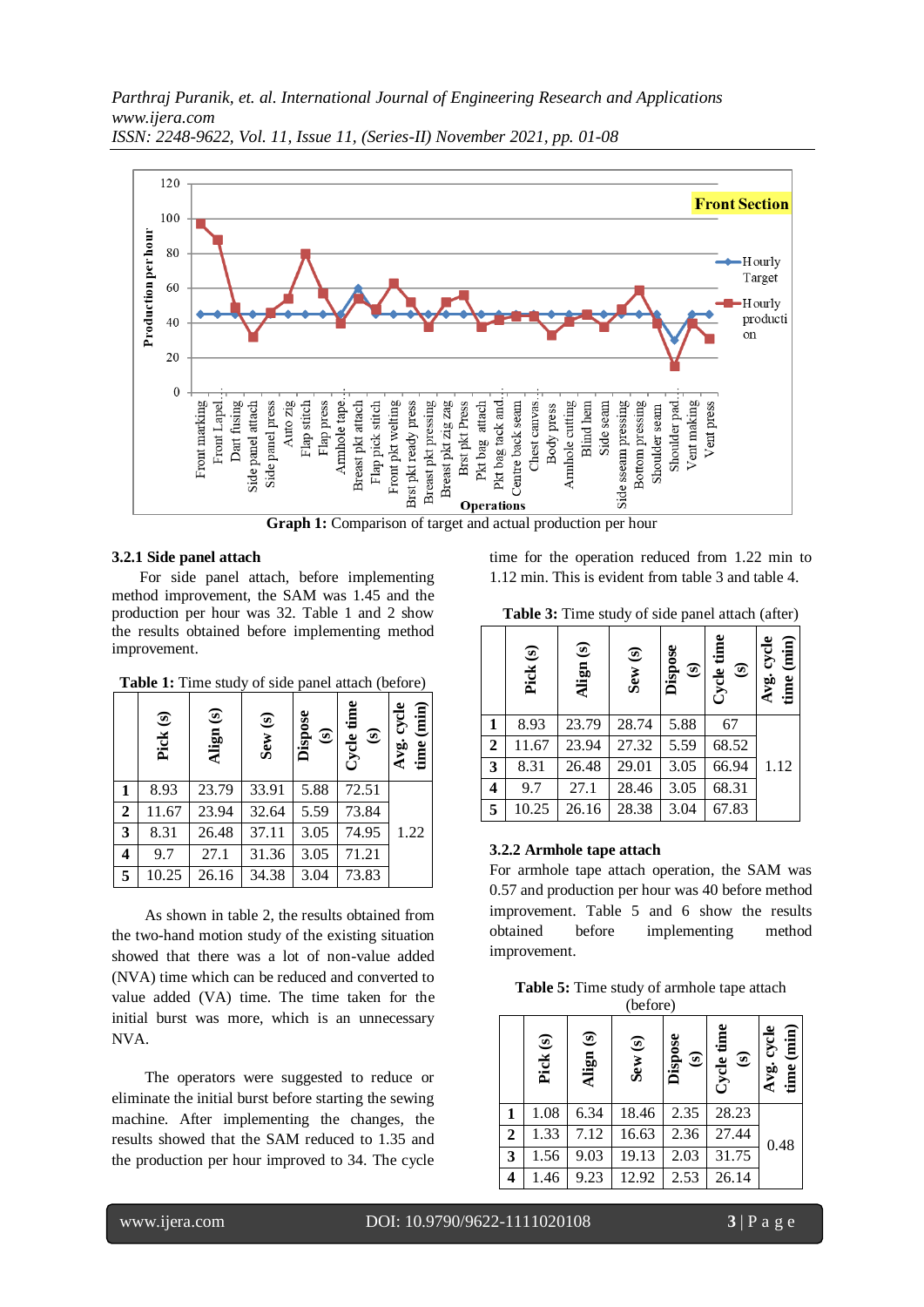# **5** 1.33 8.54 14.42 1.55 25.84

|            |                          |                       |           |   | <b>Table 2:</b> Motion study of side panel attach (before) |                            |           |   |    |   |                              |
|------------|--------------------------|-----------------------|-----------|---|------------------------------------------------------------|----------------------------|-----------|---|----|---|------------------------------|
| Sr.<br>No. | Left-hand<br>description |                       |           |   | VA/<br>NVA/<br><b>NNVA</b>                                 | VA/<br>NVA/<br><b>NNVA</b> | C         |   |    |   | Right-hand<br>description    |
| 1          | Pick $1st$ panel         |                       | $\bullet$ |   | <b>NNVA</b>                                                | <b>NNVA</b>                |           |   |    | ∙ | Hold panel                   |
| 2          | Delay                    |                       |           | Ò | <b>NVA</b>                                                 | <b>NVA</b>                 |           |   |    |   | Delay                        |
| 3          | Pick $2^{nd}$<br>panel   |                       |           |   | <b>NNVA</b>                                                | <b>NNVA</b>                |           |   |    |   | Pickup 2 <sup>nd</sup> panel |
| 4          | Put $2^{nd}$<br>panel on |                       |           |   | <b>NNVA</b>                                                | <b>NNVA</b>                |           |   |    |   | Align panels                 |
|            | $m/c$ bed                |                       |           |   |                                                            |                            |           |   |    |   |                              |
| 5          | Delay                    |                       |           | ó | <b>NVA</b>                                                 | <b>NVA</b>                 |           |   | `a |   | Delay                        |
| 6          | Align panels             |                       |           |   | <b>NNVA</b>                                                | <b>NNVA</b>                |           |   |    | Ó | Hold panels                  |
| 7          | Align under              |                       |           |   | <b>NNVA</b>                                                | <b>NNVA</b>                |           |   |    |   | Align under                  |
|            | pressure foot            |                       |           |   |                                                            |                            |           |   |    |   | pressure foot                |
| 8          | Sew                      | $\mathbf{\in}$        |           |   | <b>VA</b>                                                  | <b>VA</b>                  | ≁         |   |    |   | <b>Sew</b>                   |
| 9          | <b>Burst</b>             |                       |           |   | <b>NVA</b>                                                 | <b>NVA</b>                 |           |   |    |   | <b>Burst</b>                 |
| 10         | Sew                      | ←                     |           |   | <b>VA</b>                                                  | <b>VA</b>                  | $\bullet$ |   |    |   | Sew                          |
| 11         | <b>Burst</b>             |                       |           |   | <b>NVA</b>                                                 | <b>NVA</b>                 |           |   |    |   | <b>Burst</b>                 |
| 12         | Sew                      | $\blacktriangleright$ |           |   | <b>VA</b>                                                  | VA                         | $\sim$    |   |    |   | Sew                          |
| 13         | <b>Burst</b>             |                       |           |   | <b>NVA</b>                                                 | <b>NVA</b>                 |           |   |    |   | <b>Burst</b>                 |
| 14         | Sew                      | $\bullet$             |           |   | <b>VA</b>                                                  | VA                         | $\bullet$ |   |    |   | Sew                          |
| 15         | Move panel               |                       |           |   | <b>NNVA</b>                                                | <b>NNVA</b>                |           | ኈ |    |   | <b>Dispose</b>               |
| 16         | Hold                     |                       |           |   | <b>NNVA</b>                                                |                            |           |   |    |   |                              |

**Table 2:** Motion study of side panel attach (before)

**Table 4:** Motion study of side panel attach (after)

| Sr.<br>No.     | Left-hand<br>description    |           |           |                       | VA/<br>NVA/<br><b>NNVA</b> | VA/<br>NVA/<br><b>NNVA</b> |           |           |   |           | Right-hand<br>description |
|----------------|-----------------------------|-----------|-----------|-----------------------|----------------------------|----------------------------|-----------|-----------|---|-----------|---------------------------|
| 1              | Pick $1st$ panel            |           | $\bullet$ |                       | <b>NNVA</b>                | <b>NNVA</b>                |           |           |   | $\bullet$ | Hold panel                |
| $\overline{c}$ | Delay                       |           |           | ╺                     | <b>NVA</b>                 | <b>NVA</b>                 |           |           | × |           | Delay                     |
| 3              | Pick $2^{nd}$<br>panel      |           |           |                       | <b>NNVA</b>                | <b>NNVA</b>                |           | $\bullet$ |   |           | Pick $2nd$ panel          |
| 4              | Put $2^{nd}$<br>panel<br>on |           |           |                       | <b>NNVA</b>                | <b>NNVA</b>                |           |           |   |           | Align panel               |
|                | $m/c$ bed                   |           |           |                       |                            |                            |           |           |   |           |                           |
| 5              | Delay                       |           |           | ኈ                     | <b>NVA</b>                 | <b>NVA</b>                 |           |           |   |           | Delay                     |
| 6              | Align panels                |           |           |                       | <b>NNVA</b>                | <b>NNVA</b>                |           |           |   | ×.        | Hold $2^{nd}$ panel       |
| 7              | Align under                 |           |           |                       | <b>NNVA</b>                | <b>NNVA</b>                |           |           |   |           | Align under               |
|                | pressure foot               |           |           |                       |                            |                            |           |           |   |           | pressure foot             |
| 8              | <b>Sew</b>                  |           |           |                       | <b>VA</b>                  | <b>VA</b>                  |           |           |   |           | <b>Sew</b>                |
| 9              | <b>Burst</b>                |           |           | $\blacktriangleright$ | <b>NVA</b>                 | <b>NVA</b>                 |           |           |   |           | <b>Burst</b>              |
| 10             | <b>Sew</b>                  | $\bullet$ |           |                       | VA                         | <b>VA</b>                  | $\bullet$ |           |   |           | <b>Sew</b>                |
| 11             | Move panel                  |           | $\bullet$ |                       | <b>NNVA</b>                | <b>NNVA</b>                |           | ↘         |   |           | <b>Dispose</b>            |
| 12             | Hold                        |           |           |                       | <b>NNVA</b>                |                            |           |           |   |           |                           |

As shown in table 6, the results obtained from the two-hand motion study of the existing situation showed that there was a lot of non-value added (NVA) time which can be reduced and converted to value added (VA) time. The time taken for the initial burst was more, which is an unnecessary NVA.

Again the operators were suggested to reduce or eliminate the initial burst before starting the sewing machine. After implementing the changes, the results showed that the SAM reduced to 0.50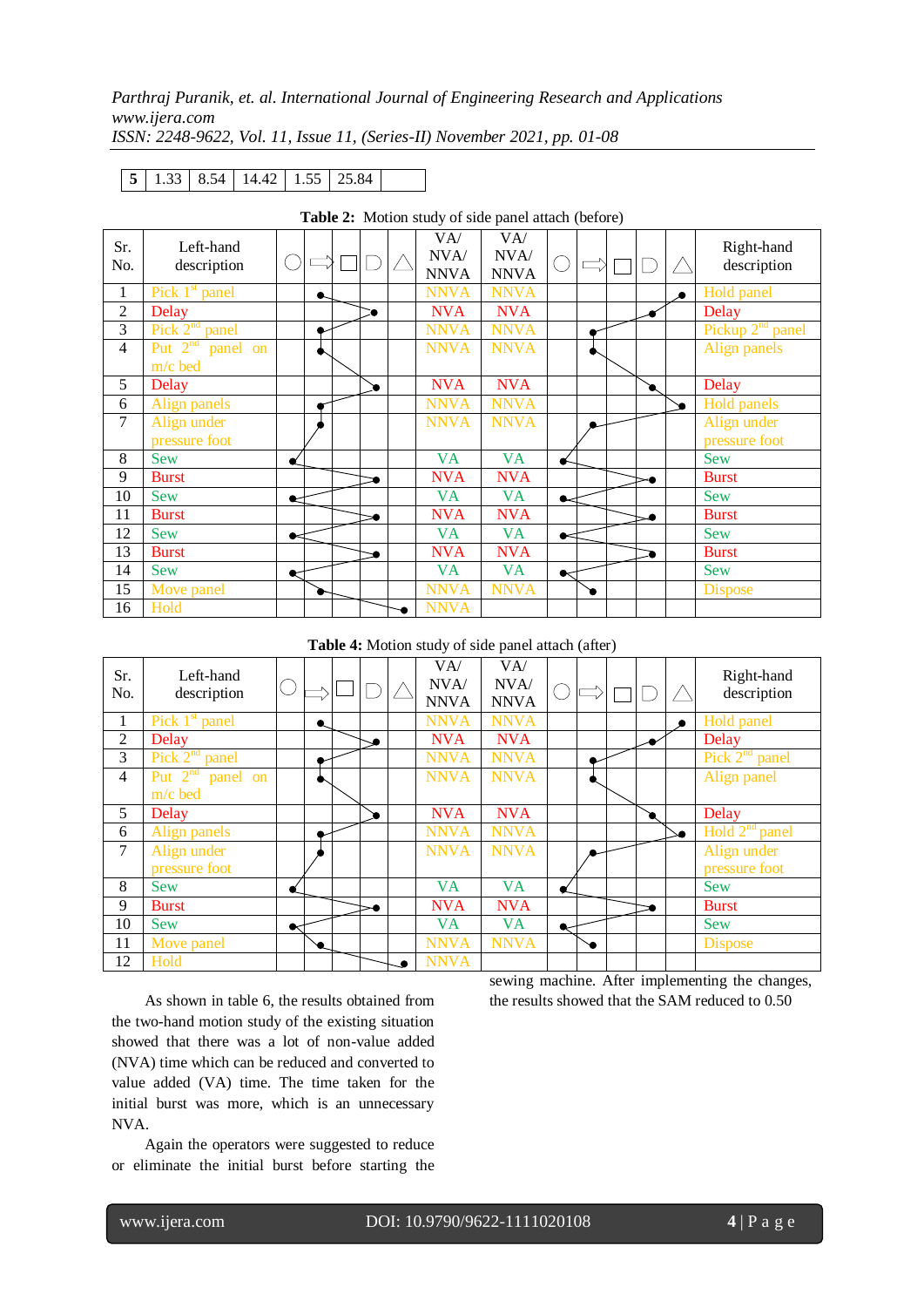|                | <b>Table 7:</b> Time study of side panel attach (after) |                         |         |                           |         |                                 |  |  |  |  |  |
|----------------|---------------------------------------------------------|-------------------------|---------|---------------------------|---------|---------------------------------|--|--|--|--|--|
|                | Pick (s)                                                | $\mathbf{S}$<br>Align ( | Sew (s) | <b>Dispose</b><br>$\odot$ | $\odot$ | cycle<br>(imin)<br>time<br>Avg. |  |  |  |  |  |
| 1              | 1.91                                                    | 5.05                    | 15.86   | 3.94                      | 27.88   |                                 |  |  |  |  |  |
| $\overline{2}$ | 2.01                                                    | 5.12                    | 15.21   | 2.56                      | 24.9    | 0.42                            |  |  |  |  |  |
| $\mathbf{3}$   | 1.75                                                    | 5.00                    | 15.03   | 2.33                      | 24.11   |                                 |  |  |  |  |  |

|  | $\vert$ 4   1.84   5.09   15.92   2.53   25.38 |  |
|--|------------------------------------------------|--|
|  | $\boxed{5}$ 1.96 4.96 15.14 2.55 24.55         |  |

and the production per hour improved to 48. The cycle time for the operation reduced from 0.48 min to 0.42 min. This is evident from table 7 and table 8.

| Sr.<br>No. | Left-hand<br>description |                 |           |  | VA/<br>NVA/<br><b>NNVA</b> | VA/<br>NVA/<br><b>NNVA</b> |                          |  |  | Right-hand<br>description |
|------------|--------------------------|-----------------|-----------|--|----------------------------|----------------------------|--------------------------|--|--|---------------------------|
| 1          | Pick panel               |                 | $\bullet$ |  | <b>NNVA</b>                | <b>NNVA</b>                |                          |  |  | Pick panel                |
| 2          | Hold                     |                 |           |  | <b>NNVA</b>                | <b>NNVA</b>                |                          |  |  | Align                     |
| 3          | Align under              |                 |           |  | <b>NNVA</b>                | <b>NNVA</b>                |                          |  |  | Align under               |
|            | pressure foot            |                 |           |  |                            |                            |                          |  |  | pressure foot             |
| 4          | Sew                      | $\bullet$       |           |  | <b>VA</b>                  | <b>VA</b>                  | $\bullet'$               |  |  | <b>Sew</b>                |
| 5          | <b>Burst</b>             |                 |           |  | <b>NVA</b>                 | <b>NVA</b>                 |                          |  |  | <b>Burst</b>              |
| 6          | <b>Sew</b>               | ఆ               |           |  | <b>VA</b>                  | <b>VA</b>                  | $\mathbf{\epsilon}$      |  |  | <b>Sew</b>                |
| 7          | <b>Burst</b>             |                 |           |  | <b>NVA</b>                 | <b>NVA</b>                 |                          |  |  | <b>Burst</b>              |
| 8          | <b>Sew</b>               | ⊷               |           |  | <b>VA</b>                  | <b>VA</b>                  | $\overline{\phantom{a}}$ |  |  | Sew                       |
| 9          | <b>Burst</b>             |                 |           |  | <b>NVA</b>                 | <b>NVA</b>                 |                          |  |  | <b>Burst</b>              |
| 10         | <b>Sew</b>               | $\bullet$       |           |  | VA                         | <b>VA</b>                  | $\mathbf{C}$             |  |  | <b>Sew</b>                |
| 11         | <b>Burst</b>             |                 |           |  | <b>NVA</b>                 | <b>NVA</b>                 |                          |  |  | <b>Burst</b>              |
| 12         | <b>Sew</b>               | $\blacklozenge$ |           |  | <b>VA</b>                  | <b>VA</b>                  | $\blacktriangleright$    |  |  | <b>Sew</b>                |
| 13         | <b>Dispose</b>           |                 |           |  | <b>NNVA</b>                | <b>NNVA</b>                |                          |  |  | <b>Dispose</b>            |

## **Table 6:** Motion study of armhole tape attach (before)

#### **Table 8:** Motion study of armhole tape attach (after)

| Sr.<br>No.     | Left-hand<br>description |           |  |  | VA/<br>NVA/<br><b>NNVA</b> | VA/<br>NVA/<br><b>NNVA</b> |                         |   |  | Right-hand<br>description |
|----------------|--------------------------|-----------|--|--|----------------------------|----------------------------|-------------------------|---|--|---------------------------|
|                | Pick panel               |           |  |  | <b>NNVA</b>                | <b>NNVA</b>                |                         |   |  | Pick panel                |
| $\overline{2}$ | Hold                     |           |  |  | <b>NNVA</b>                | <b>NNVA</b>                |                         |   |  | Align                     |
| 3              | Align under              |           |  |  | <b>NNVA</b>                | <b>NNVA</b>                |                         |   |  | Align under               |
|                | pressure foot            |           |  |  |                            |                            |                         |   |  | pressure foot             |
| $\overline{4}$ | <b>Sew</b>               |           |  |  | VA                         | <b>VA</b>                  |                         |   |  | <b>Sew</b>                |
| 5              | <b>Burst</b>             |           |  |  | <b>NVA</b>                 | <b>NVA</b>                 |                         |   |  | <b>Burst</b>              |
| 6              | <b>Sew</b>               |           |  |  | <b>VA</b>                  | <b>VA</b>                  | $\blacktriangleleft$    |   |  | <b>Sew</b>                |
| 7              | <b>Burst</b>             |           |  |  | <b>NVA</b>                 | <b>NVA</b>                 |                         |   |  | <b>Burst</b>              |
| 8              | <b>Sew</b>               | $\bullet$ |  |  | <b>VA</b>                  | <b>VA</b>                  | $\overline{\mathbf{r}}$ |   |  | <b>Sew</b>                |
| 9              | <b>Dispose</b>           |           |  |  | <b>NNVA</b>                | <b>NNVA</b>                |                         | ↘ |  | <b>Dispose</b>            |

## **3.2.3 Side seam**

For side seam, before implementing method improvement, the SAM was 1.23 and the production per hour was 38. Table 9 and 10 show the results obtained before implementing method improvement.

## **Table 9:** Time study of side seam (before)

|                | Pick (s) | $\circledast$<br>Align | Sew (s) | Dispose<br>$\odot$ | ω<br>Ě<br>$\odot$<br>$C$ ycle | cycle<br>(imin)<br>Avg.<br>time |
|----------------|----------|------------------------|---------|--------------------|-------------------------------|---------------------------------|
| 1              | 3.28     | 14.82                  | 41.33   | 1.41               | 60.84                         |                                 |
| $\overline{2}$ | 2.81     | 15.84                  | 42.67   | 1.23               | 62.55                         | 1.038                           |
| 3              | 2.53     | 16.3                   | 43.11   | 1.01               | 62.95                         |                                 |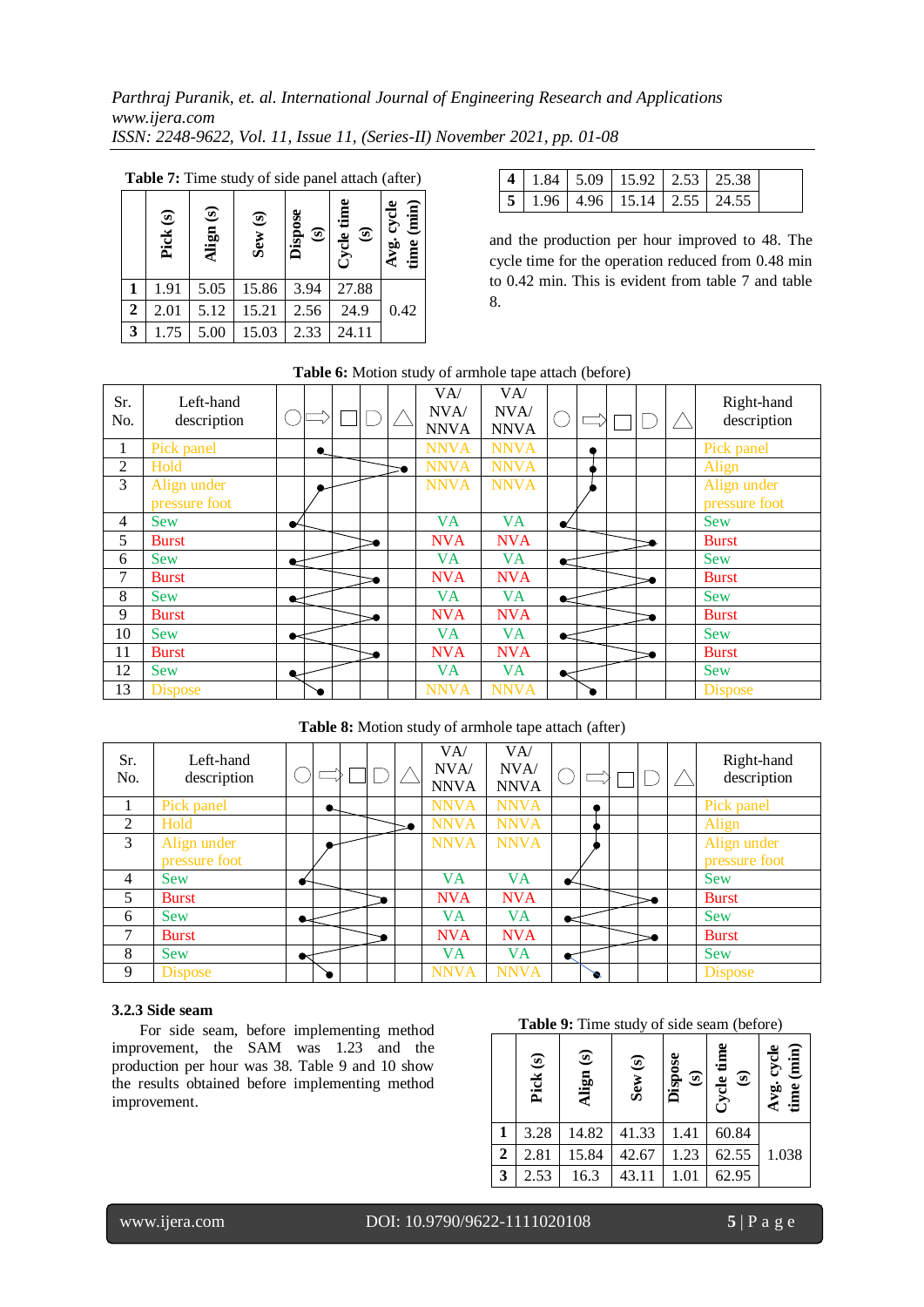|  | $\mid$ 4   3.47   15.45   41.45   1.09   62.36                            |  |  |
|--|---------------------------------------------------------------------------|--|--|
|  | $\vert 5 \vert 3.25 \vert 14.97 \vert 43.41 \vert 1.23 \vert 62.86 \vert$ |  |  |

|                  | Pick (s) | Align (s) | Sew (s) | Dispose<br>$\odot$ | $\mathop{\rm Cycle}\nolimits$ time<br>$\odot$ | $(\min)$<br>cycle<br>Avg.<br>time |
|------------------|----------|-----------|---------|--------------------|-----------------------------------------------|-----------------------------------|
| 1                | 8.93     | 23.79     | 28.74   | 5.88               | 67                                            |                                   |
| $\boldsymbol{2}$ | 11.67    | 23.94     | 27.32   | 5.59               | 68.52                                         |                                   |
| 3                | 8.31     | 26.48     | 29.01   | 3.05               | 66.94                                         | 1.12                              |
| 4                | 9.7      | 27.1      | 28.46   | 3.05               | 68.31                                         |                                   |
| 5                | 10.25    | 26.16     | 28.38   | 3.04               | 67.83                                         |                                   |

# **Table 3:** Time study of side seam (after)

As shown in table 10, the results obtained from the two-hand motion study of the existing situation showed that there was a lot of non-value added (NVA) time which can be reduced and converted to value added (VA) time. The time taken for the initial burst was more, which is an unnecessary NVA.

The operators were suggested to reduce or eliminate the initial burst before starting the sewing machine. After implementing the changes, the results showed that the SAM reduced to 1.2 and the production per hour improved to 40. The cycle time for the operation reduced from 1.038 min to 1 min. This is evident from table 11 and table 12.

|  | Table 10: Motion study of side seam (before) |  |
|--|----------------------------------------------|--|
|--|----------------------------------------------|--|

| Sr.<br>No.      | Left-hand<br>description                 |                      |  |                       | VA/<br>NVA/<br><b>NNVA</b> | VA/<br>NVA/<br><b>NNVA</b> | $\bigcirc$       |           |                       | $\bigtriangleup$ | Right-hand<br>description                   |
|-----------------|------------------------------------------|----------------------|--|-----------------------|----------------------------|----------------------------|------------------|-----------|-----------------------|------------------|---------------------------------------------|
| $\mathbf{1}$    | Pick panel                               |                      |  |                       | <b>NNVA</b>                | <b>NNVA</b>                |                  | $\bullet$ |                       |                  | Pick panel                                  |
| $\overline{2}$  | Align panel                              |                      |  |                       | <b>NNVA</b>                | <b>NNVA</b>                |                  |           |                       |                  | Align panel                                 |
| 3               | Match checks on<br>edges                 |                      |  |                       | <b>NNVA</b>                | <b>NNVA</b>                |                  |           |                       |                  | Match checks on<br>edges                    |
| $\overline{4}$  | Keep panel under<br>pressure foot        |                      |  |                       | <b>NNVA</b>                | <b>NNVA</b>                |                  |           |                       |                  | Keep panel<br>under pressure<br>foot        |
| 5               | <b>Sew</b>                               | $\triangle$          |  |                       | <b>VA</b>                  | <b>VA</b>                  | $\blacktriangle$ |           |                       |                  | <b>Sew</b>                                  |
| $\overline{6}$  | Rotate panel                             |                      |  |                       | <b>NNVA</b>                | <b>NNVA</b>                |                  |           |                       |                  | Rotate panel                                |
| $\overline{7}$  | Match checkes on<br>the edges            |                      |  |                       | <b>NNVA</b>                | <b>NNVA</b>                |                  |           |                       |                  | Match checks on<br>the edges                |
| 8               | <b>Sew</b>                               | $\blacktriangleleft$ |  |                       | <b>VA</b>                  | <b>VA</b>                  | $\mathbf{\in}$   |           |                       |                  | <b>Sew</b>                                  |
| $\overline{9}$  | <b>Burst</b>                             |                      |  | ÷                     | <b>NVA</b>                 | <b>NVA</b>                 |                  |           | $\blacktriangleright$ |                  | <b>Burst</b>                                |
| $\overline{10}$ | <b>Sew</b>                               | $\bullet$            |  |                       | <b>VA</b>                  | <b>VA</b>                  | $\bullet$        |           |                       |                  | Sew                                         |
| 11              | <b>Burst</b>                             |                      |  | Ď                     | <b>NVA</b>                 | <b>NVA</b>                 |                  |           | ∍                     |                  | <b>Burst</b>                                |
| 12              | <b>Sew</b>                               | $\bullet$            |  |                       | <b>VA</b>                  | <b>VA</b>                  | $\bullet$        |           |                       |                  | <b>Sew</b>                                  |
| 13              | <b>Burst</b>                             |                      |  | ×,                    | <b>NVA</b>                 | <b>NVA</b>                 |                  |           | ∍                     |                  | <b>Burst</b>                                |
| $\overline{14}$ | <b>Sew</b>                               | Ł                    |  |                       | <b>VA</b>                  | <b>VA</b>                  | $\bullet$        |           |                       |                  | <b>Sew</b>                                  |
| $\overline{15}$ | <b>Burst</b>                             |                      |  | ×                     | <b>NVA</b>                 | <b>NVA</b>                 |                  |           | Ò                     |                  | <b>Burst</b>                                |
| 16              | <b>Sew</b>                               | $\bullet$            |  |                       | $\overline{\mathsf{VA}}$   | <b>VA</b>                  | $\bullet$        |           |                       |                  | <b>Sew</b>                                  |
| $\overline{17}$ | <b>Burst</b>                             |                      |  | ۵                     | <b>NVA</b>                 | <b>NVA</b>                 |                  |           | ∙                     |                  | <b>Burst</b>                                |
| 18              | <b>Sew</b>                               | $\bullet$            |  |                       | <b>VA</b>                  | <b>VA</b>                  | $\bullet$        |           |                       |                  | <b>Sew</b>                                  |
| $\overline{19}$ | <b>Burst</b>                             |                      |  | $\blacktriangleright$ | <b>NVA</b>                 | <b>NVA</b>                 |                  |           | ٠                     |                  | <b>Burst</b>                                |
| $\overline{20}$ | <b>Sew</b>                               | $\bullet$            |  |                       | <b>VA</b>                  | <b>VA</b>                  | $\bullet$        |           |                       |                  | <b>Sew</b>                                  |
| $\overline{21}$ | <b>Rotate</b> panel                      |                      |  |                       | <b>NNVA</b>                | <b>NNVA</b>                |                  | >         |                       |                  | Rotate panel                                |
| 22              | Match checks on<br>edges                 |                      |  |                       | <b>NNVA</b>                | <b>NNVA</b>                |                  |           |                       |                  | Match checks on<br>edges                    |
| 23              | <b>Keep Panel under</b><br>pressure foot |                      |  |                       | <b>NNVA</b>                | <b>NNVA</b>                |                  |           |                       |                  | <b>Keep Panel</b><br>under pressure<br>foot |
| 24              | <b>Sew</b>                               | $\blacktriangle$     |  |                       | <b>VA</b>                  | <b>VA</b>                  | $\bullet'$       |           |                       |                  | <b>Sew</b>                                  |
| 25              | <b>Burst</b>                             |                      |  | ó                     | <b>NVA</b>                 | <b>NVA</b>                 |                  |           | -0                    |                  | <b>Burst</b>                                |
| 26              | <b>Sew</b>                               | €                    |  |                       | <b>VA</b>                  | <b>VA</b>                  | $\bullet$        |           |                       |                  | <b>Sew</b>                                  |
| 27              | <b>Burst</b>                             |                      |  |                       | <b>NVA</b>                 | <b>NVA</b>                 |                  |           | ∍                     |                  | <b>Burst</b>                                |

# www.ijera.com DOI: 10.9790/9622-1111020108 **6** | P a g e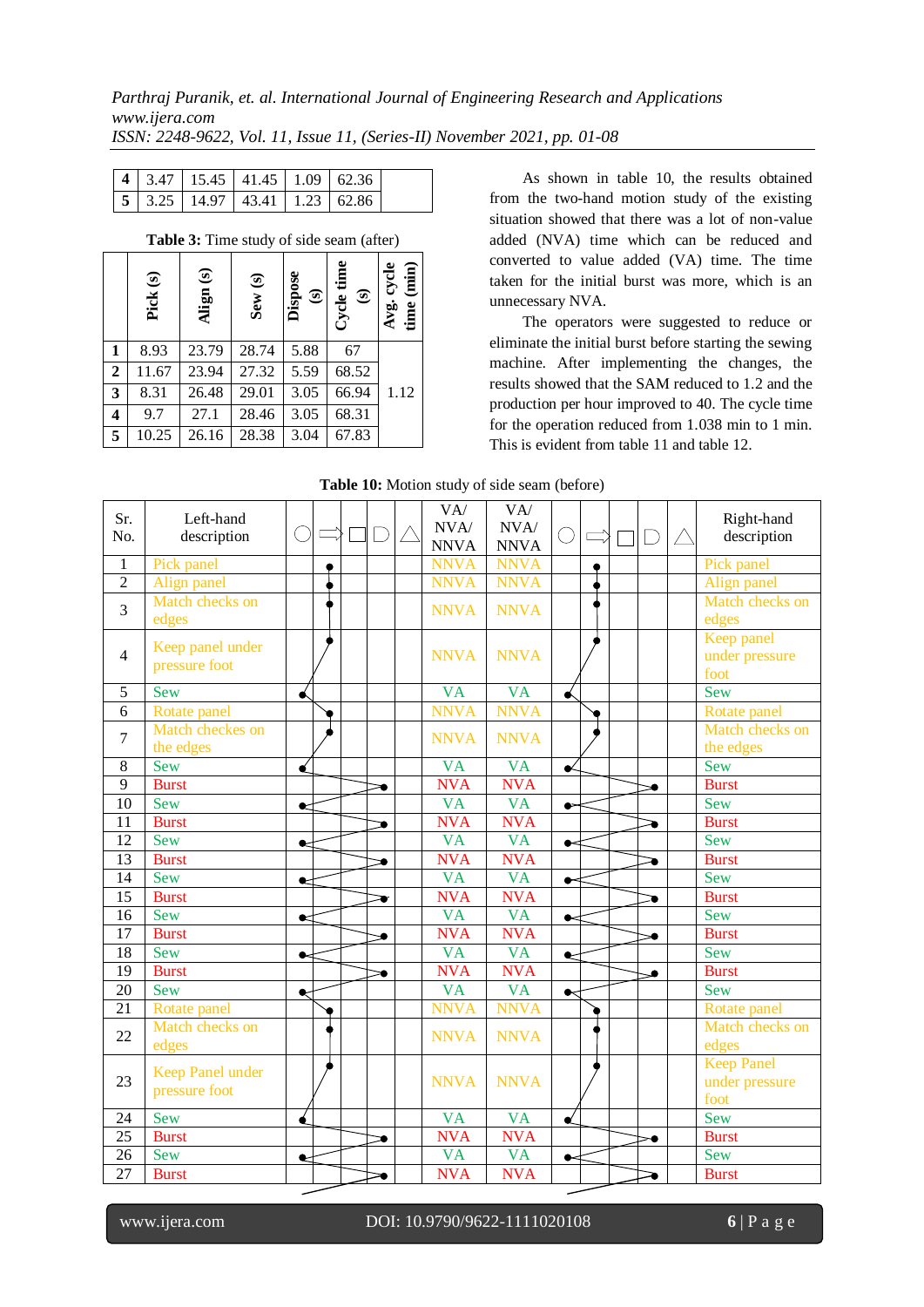| 28 | <b>Sew</b>     | $\bullet$            |           | <b>VA</b>   | <b>VA</b>   | $\bullet$             |   | <b>Sew</b>          |
|----|----------------|----------------------|-----------|-------------|-------------|-----------------------|---|---------------------|
| 29 | <b>Burst</b>   |                      |           | <b>NVA</b>  | <b>NVA</b>  |                       |   | <b>Burst</b>        |
| 30 | <b>Sew</b>     | c                    |           | <b>VA</b>   | <b>VA</b>   | $\blacktriangleright$ |   | <b>Sew</b>          |
| 31 | <b>Burst</b>   |                      |           | <b>NVA</b>  | <b>NVA</b>  |                       | ➢ | <b>Burst</b>        |
| 32 | <b>Sew</b>     | ←                    |           | <b>VA</b>   | <b>VA</b>   | ←                     |   | <b>Sew</b>          |
| 33 | <b>Burst</b>   |                      |           | <b>NVA</b>  | <b>NVA</b>  |                       |   | <b>Burst</b>        |
| 34 | <b>Sew</b>     | $\blacktriangleleft$ |           | VA          | <b>VA</b>   | $\blacktriangleright$ |   | <b>Sew</b>          |
| 35 | <b>Burst</b>   |                      |           | <b>NVA</b>  | <b>NVA</b>  |                       |   | <b>Burst</b>        |
| 36 | <b>Sew</b>     | $\bullet$            |           | <b>VA</b>   | VA          |                       |   | <b>Sew</b>          |
| 37 | Rotate panel   |                      |           | <b>NNVA</b> | <b>NNVA</b> | ↗                     |   | <b>Rotate panel</b> |
| 38 | <b>Sew</b>     | $\bullet$            |           | <b>VA</b>   | VA          | $\bullet$             |   | <b>Sew</b>          |
| 39 | Flip the panel |                      | $\bullet$ | <b>NNVA</b> | <b>NNVA</b> | $\bullet$             |   | Flip the panel      |
| 40 | Inspect        |                      |           | <b>VA</b>   | <b>VA</b>   |                       |   | Inspect             |
| 41 | <b>Dispose</b> |                      |           | <b>NNVA</b> | <b>NNVA</b> | $\bullet$             |   | <b>Dispose</b>      |

**Table 12:** Motion study of side seam (after)

| Sr.<br>No.      | Left-hand<br>description                 |                 |   |           | VA/<br>NVA/<br><b>NNVA</b> | VA/<br>NVA/<br><b>NNVA</b> | $(\ )$    |           |   | $\Box$         | $\triangle$ | Right-hand<br>description                |
|-----------------|------------------------------------------|-----------------|---|-----------|----------------------------|----------------------------|-----------|-----------|---|----------------|-------------|------------------------------------------|
| $\mathbf{1}$    | Pick panel                               |                 |   |           | <b>NNVA</b>                | <b>NNVA</b>                |           | ٠         |   |                |             | Pick panel                               |
| $\overline{2}$  | Align panel                              |                 |   |           | <b>NNVA</b>                | <b>NNVA</b>                |           |           |   |                |             | Align panel                              |
| 3               | Match checks on<br>edges                 |                 |   |           | <b>NNVA</b>                | <b>NNVA</b>                |           |           |   |                |             | Match checks on<br>edges                 |
| $\overline{4}$  | Keep panel under<br>pressure foot        |                 |   |           | <b>NNVA</b>                | <b>NNVA</b>                |           |           |   |                |             | Keep panel<br>under pressure<br>foot     |
| 5               | <b>Sew</b>                               | $\blacklozenge$ |   |           | <b>VA</b>                  | <b>VA</b>                  | $\bullet$ |           |   |                |             | <b>Sew</b>                               |
| $\overline{6}$  | <b>Rotate</b> panel                      |                 |   |           | <b>NNVA</b>                | <b>NNVA</b>                |           | $\bullet$ |   |                |             | Rotate panel                             |
| 7               | Match checks on<br>the edges             |                 |   |           | <b>NNVA</b>                | <b>NNVA</b>                |           |           |   |                |             | Match checks on<br>the edges             |
| $\overline{8}$  | <b>Sew</b>                               | $\blacklozenge$ |   |           | <b>VA</b>                  | <b>VA</b>                  | ✔         |           |   |                |             | <b>Sew</b>                               |
| $\overline{9}$  | <b>Burst</b>                             |                 |   | ₹         | <b>NVA</b>                 | <b>NVA</b>                 |           |           |   | Э              |             | <b>Burst</b>                             |
| $\overline{10}$ | <b>Sew</b>                               | $\bullet$       |   |           | $\overline{\text{VA}}$     | $\overline{\mathsf{VA}}$   | $\bullet$ |           |   |                |             | <b>Sew</b>                               |
| $\overline{11}$ | <b>Burst</b>                             |                 |   | Ś.        | <b>NVA</b>                 | <b>NVA</b>                 |           |           |   | ÷              |             | <b>Burst</b>                             |
| $\overline{12}$ | <b>Sew</b>                               | $\bullet$       |   |           | <b>VA</b>                  | $\overline{\text{VA}}$     | $\bullet$ |           |   |                |             | <b>Sew</b>                               |
| $\overline{13}$ | <b>Burst</b>                             |                 |   | <b>x</b>  | <b>NVA</b>                 | <b>NVA</b>                 |           |           |   | X,             |             | <b>Burst</b>                             |
| $\overline{14}$ | <b>Sew</b>                               | $\bullet$       |   |           | <b>VA</b>                  | <b>VA</b>                  | $\bullet$ |           |   |                |             | <b>Sew</b>                               |
| $\overline{15}$ | Rotate panel                             |                 |   |           | <b>NNVA</b>                | <b>NNVA</b>                |           |           |   |                |             | Rotate panel                             |
| 16              | Match checks on<br>the edges             |                 |   |           | <b>NNVA</b>                | <b>NNVA</b>                |           |           |   |                |             | Match checks on<br>the edges             |
| 17              | Keep the panel<br>under pressure<br>foot |                 |   |           | <b>NNVA</b>                | <b>NNVA</b>                |           |           |   |                |             | Keep the panel<br>under pressure<br>foot |
| $\overline{18}$ | <b>Sew</b>                               | ď               |   |           | <b>VA</b>                  | <b>VA</b>                  | $\bullet$ |           |   |                |             | <b>Sew</b>                               |
| 19              | <b>Burst</b>                             |                 |   | d         | <b>NVA</b>                 | <b>NVA</b>                 |           |           |   | ∍              |             | <b>Burst</b>                             |
| 20              | <b>Sew</b>                               | $\bullet$       |   |           | $\overline{\mathsf{VA}}$   | <b>VA</b>                  | $\bullet$ |           |   |                |             | <b>Sew</b>                               |
| $\overline{21}$ | <b>Burst</b>                             |                 |   | ð.        | <b>NVA</b>                 | <b>NVA</b>                 |           |           |   | $\blacksquare$ |             | <b>Burst</b>                             |
| $\overline{22}$ | <b>Sew</b>                               | $\bullet$       |   |           | $\overline{\text{VA}}$     | $\overline{\text{VA}}$     | $\bullet$ |           |   |                |             | <b>Sew</b>                               |
| 23              | <b>Burst</b>                             |                 |   | <b>DC</b> | <b>NVA</b>                 | <b>NVA</b>                 |           |           |   | <b>SC</b>      |             | <b>Burst</b>                             |
| $\overline{24}$ | <b>Sew</b>                               | $\bullet$       |   |           | $\overline{\mathsf{VA}}$   | $\overline{\mathsf{VA}}$   | $\bullet$ |           |   |                |             | <b>Sew</b>                               |
| $\overline{25}$ | Rotate panel                             |                 |   |           | <b>NNVA</b>                | <b>NNVA</b>                |           |           |   |                |             | Rotate panel                             |
| 26              | <b>Sew</b>                               | $\bullet$       |   |           | $\overline{\mathsf{VA}}$   | $\overline{\mathsf{VA}}$   | $\bullet$ |           |   |                |             | <b>Sew</b>                               |
| 27              | Flip the panel                           |                 |   |           | <b>NNVA</b>                | <b>NNVA</b>                |           | Ó.        |   |                |             | Flip the panel                           |
| 28              | Inspect                                  |                 | Ò |           | $\overline{\mathsf{VA}}$   | $\overline{\mathsf{VA}}$   |           |           | ó |                |             | Inspect                                  |

www.ijera.com DOI: 10.9790/9622-1111020108 **7** | P a g e